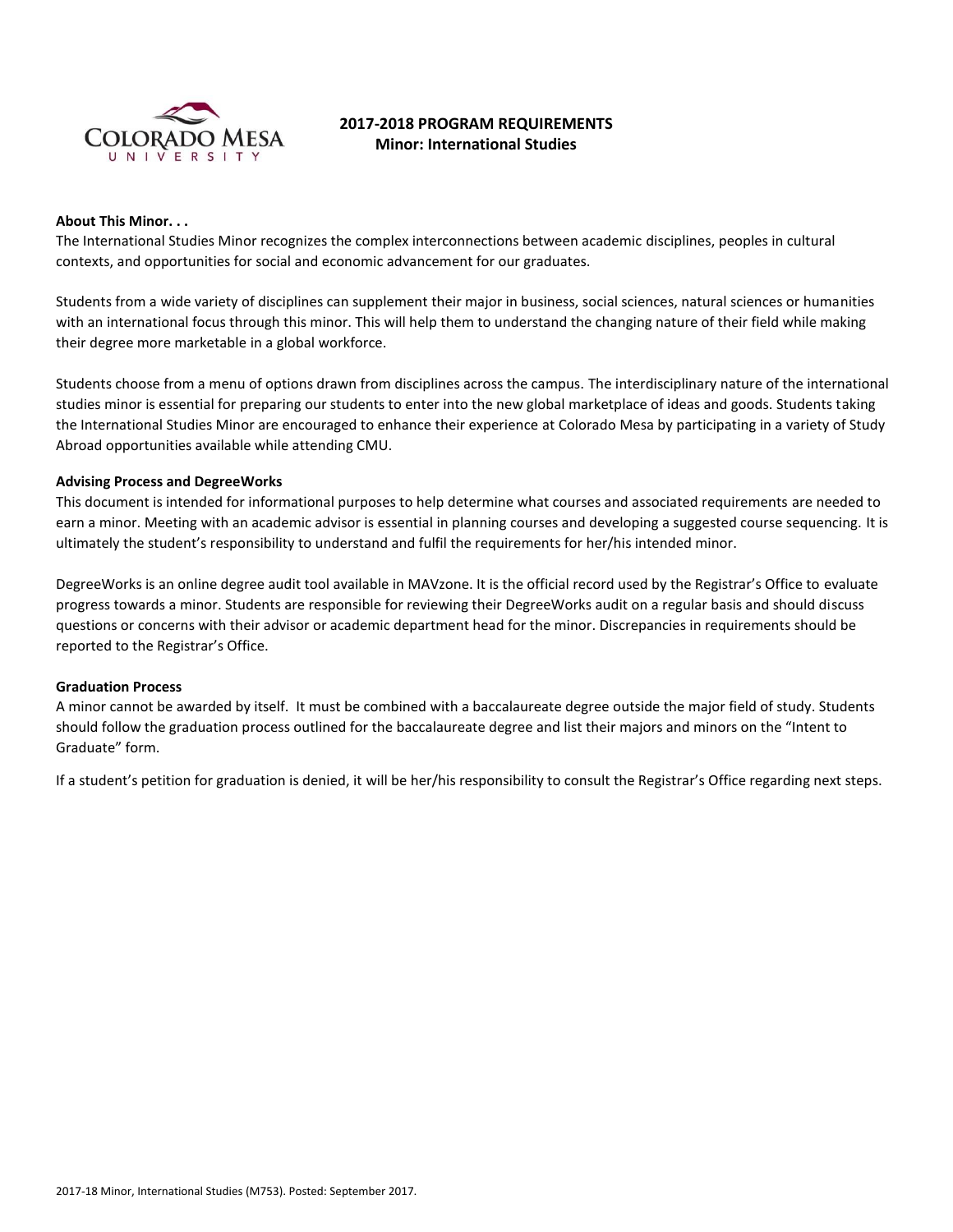### **INSTITUTIONAL MINOR REQUIREMENTS**

The following institutional requirements apply to all CMU minors. Specific programs may have different requirements that must be met in addition to institutional requirements.

- A minor consists of 15-24 semester hours. There may be prerequisites required for the minor which will increase the total number of credit hours for a student who has not already taken those prerequisites.
- Courses taken to satisfy Essential Learning, major requirements, or electives **can** be counted toward the minor if applicable.
- At least 33 percent of the credit hours required for the minor must be in courses numbered 300 or above.
- At least 25 percent of the classes must be taken at CMU.
- 2.00 cumulative GPA or higher for the courses used for the minor.
- A minor is not a degree by itself and must be earned at the same time as a baccalaureate degree.
- A minor must be outside the major field of study.
- A student may earn up to five minors with any baccalaureate degree at CMU.
- The Catalog Year determines which program sheet and degree requirements a student must fulfill in order to graduate. Visit with your advisor or academic department to determine which catalog year and program requirements sheet you should follow.
- See "Requirements for Undergraduate Degrees and Certificates" in the catalog for a complete list of graduation requirements.

# **PROGRAM-SPECIFIC MINOR REQUIREMENTS**

- 24 semester hours for the Minor in International Studies.
- As part of their program, students will be encouraged to participate in an international experience in consultation with their advisors. This experience could be a semester or summer abroad, an international internship, an intensive immersion language program in another country, or participation in a growing number of study abroad opportunities offered by Colorado Mesa University. The credits received from this experience could be used to fulfill essential learning requirements or program requirements including unrestricted electives, but are not intended to add to the 120-hour graduation requirement. Substitutions would need to be approved by an advisor and department chair prior to the international experience.

# **REQUIRED COURSES FOR THE INTERNATIONAL STUDIES MINOR** (24 semester hours)

- First Semester of a Second-Year Language: FLA\_ 211 Second Year (Language) I (3)
- $\Box$  INTS 101 Introduction to International Studies (3)
- Complete one **Business** course from the following list:
- BUGB 401 International Business (3) ECON 201 - Principles of Macroeconomics (3) ECON 342 - Intermediate Macroeconomic Theory (3) ECON 420 - International Economics (3) FINA 431 - International Financial Management (3) MARK 231 - Principles of Marketing (3)
- Complete one **History** course from the following list:
	- HIST 102 Western Civilizations (3)
	- HIST 301 History of Modern Britain (3)
	- HIST 306 History of South and Southeast Asia (3)
	- HIST 310 Latin American Civilization (3)
	- HIST 331 The Twentieth Century (3)
	- HIST 340 History of the Middle East (3)
	- HIST 403 East Asia and the Modern World (3)
- Complete one **Language and Literature** course from the following list:
	- ENGL 231 Non-Western World Literature I (3)
	- ENGL 232 Non-Western World Literature II (3)
	- ENGL 330 Women in World Thought and Literature (3)
	- ENGL 478 20th Century British Literature (3)
	- FLAS 311 History and Culture of Spain (3)
	- FLAV 390 Special Studies in Foreign Language (3)
- Complete one **Natural Science and Mathematics** course from the following list: BIOL 315 - Epidemiology (3)